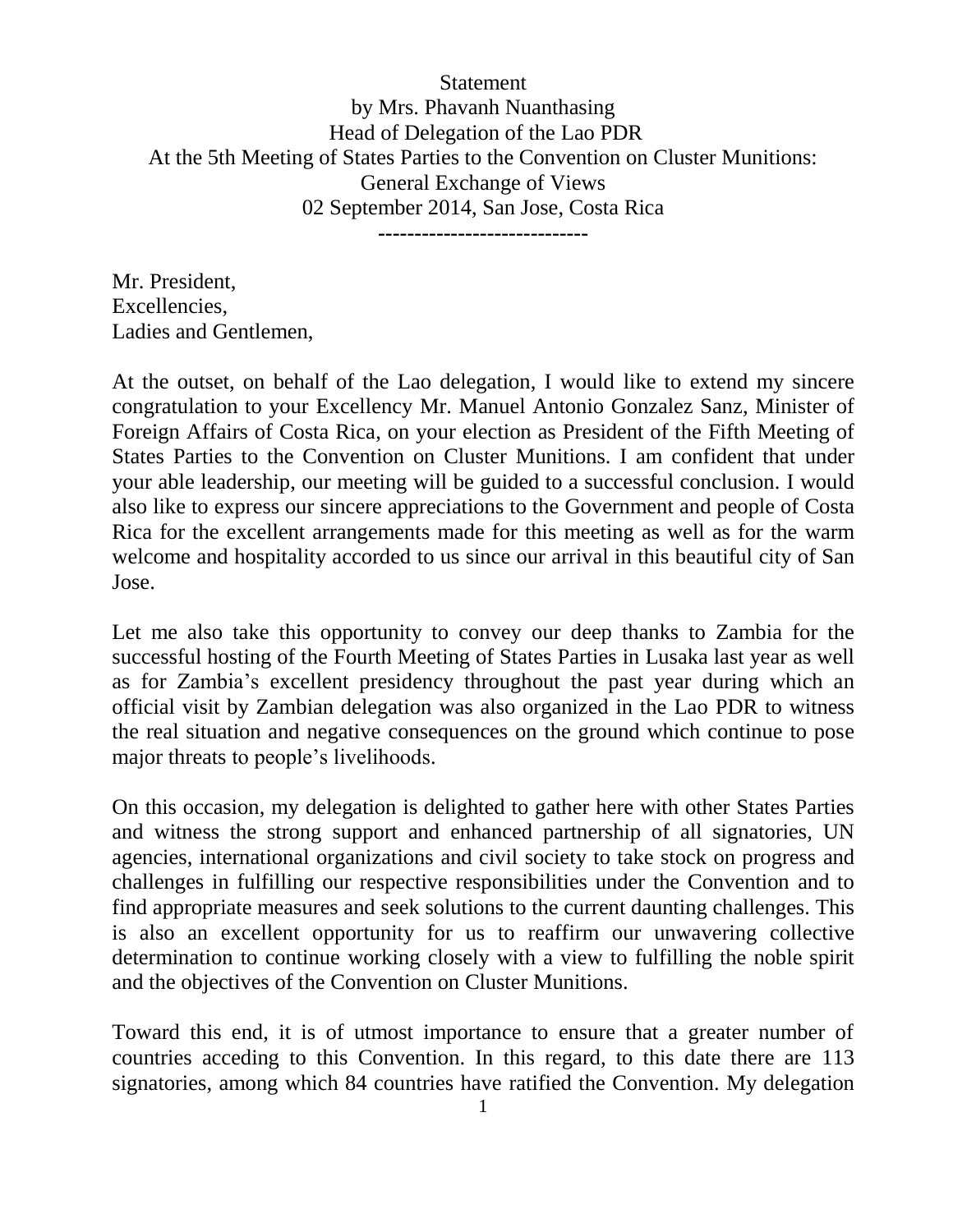would like to congratulate Saint Kitts and Nevis for its recent ratification. Our growing numbers will further stigmatize cluster munitions and to send a strong message to the world community, that cluster munitions should never be used again. Therefore, greater efforts have to be made in order to enhance the universalization of the Convention and harness greater support from the international community to ban cluster munitions and reach the main objectives of the Convention.

## Mr. President,

Being one of the most affected countries, the Lao Government has intensifies all its efforts to integrate cluster munitions and UXO clearance into the National Socio-Economic Development Plans. In this connection, the Lao Government has made UXO clearance the localized MDG 9 and addressing the impact caused by UXO will determine the extent to which the Lao PDR can obtain all the MDGs targets as UXO clearance is closely linked with national development agenda, especially rural development and poverty eradication. In addition, with our strong determination to meet all obligations under the Convention, the Lao Government has developed national strategy on UXO and the newly revised strategy entitled "The Safe Path Forward II", will guide the sector towards the year 2020.

Mr. President,

Removing the UXO threat takes time and we must continue to advocate our people especially children to avoid injury until clearance can be carried out. Towards this end, it is necessary to further develop and improve risk education materials and methodologies and seek to expand coverage even beyond contaminated areas to all provinces throughout the country in order to ensure that people are aware of the danger of UXO in every aspect of their daily life.

Victim assistance is another area where the Lao Government has given more attention by approving UXO Victim Assistance Strategy. But still needs to do much more to ensure better service, broader coverage and a more timely response to the full range of needs of survivors physical, psycho-social and economic. Our goal remains their full rehabilitation and reintegration as productive members of their communities.